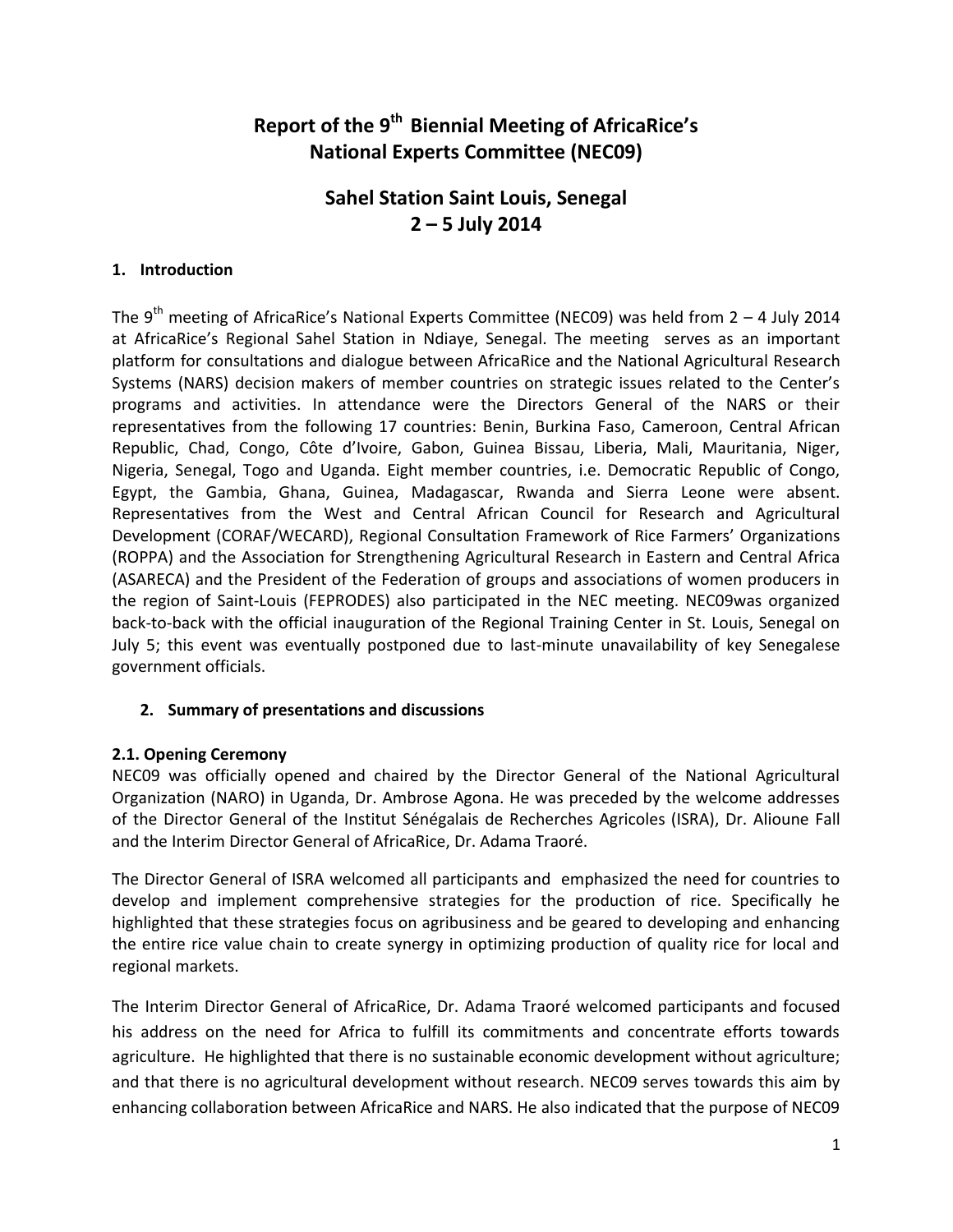is to guide this collaboration to better reach the major objectives of the 2011-2010 strategic plan in improving rice production, processing and marketing to promote development and poverty eradication.

In his opening statement, the NEC chairman underlined the framework that NEC provides for the elaboration and analysis of existing strategies for strengthening AfricaRice and the development of the rice industry in Africa. He welcomed his Director General colleagues and participants to the meeting. He emphasized the important role AfricaRice plays in rice sector development and highlighted the imperative of AfricaRice's expansion into Central and Eastern Africa, with Rwanda recently joining AfricaRice and Tanzania taking vital steps towards becoming a member state. The NEC Chairman emphasized that improved agriculture production is vital to supply Africa's increasing population with food. Increase in population without improved production will result in further imports which increases the vulnerability of the continent to global food crises. He emphasized the critical role of the Rice Sector Development Hubs in concentrating research and development efforts, aimed at increasing quality rice production and improving welfare and wealth creation through agriculture. At the end of the opening address he reminded the audience that the next Council of Ministers' meetings will take place in 2014 (to select the new DG) and 2015.

At the end of the opening ceremony, a minute silence was observed for the two NARS Directors General that lost their lives recently; from Uganda Dr. Emily Twinamasiko, Director General of the National Agricultural Research Organization (NARO), and from The Gambia Dr. Babou Ousman Job, Director General National Agricultural Research Institute (NARI).

# **2.2. Adoption of the agenda and election of rapporteurs**

The proposed agenda was adopted with some minor amendments. Dr. David Arodokoun (Director General of INRAB, Benin) and Dr. E. Abo (Director and Representative for the Director General NCRI, Nigeria) were elected as official rapporteurs.

# **2.3.Status of the implementation of recommendations of the 8th NEC Meeting**

The status of the implementation of recommendations of the  $8<sup>th</sup>$  NEC meeting (NEC08) was presented by AfricaRice's Deputy Director General and Director of Research for Development, Dr. Marco Wopereis on behalf of Dr. Samuel Bruce-Oliver, AfricaRice's Director of Partnerships and Capacity Strengthening (see Annex 1). Dr. Wopereis reported on the implementation of the vast majority of NEC08 recommendations with two recommendations not having been entirely fulfilled due to circumstances beyond the center's full control, these include the return to Côte d'Ivoire and obtaining leverage from the recently signed memorandum of understanding with the African Union. AfricaRice was congratulated for all its efforts and the high level of implementation of NEC08 recommendations.

# **2.4. Highlights of AfricaRice activities since the last Council of Ministers**

The AfricaRice Interim Director General (Interim DG), Dr. Adama Traoré, presented the Center's activities since the last Council of Ministers (see Annex 2).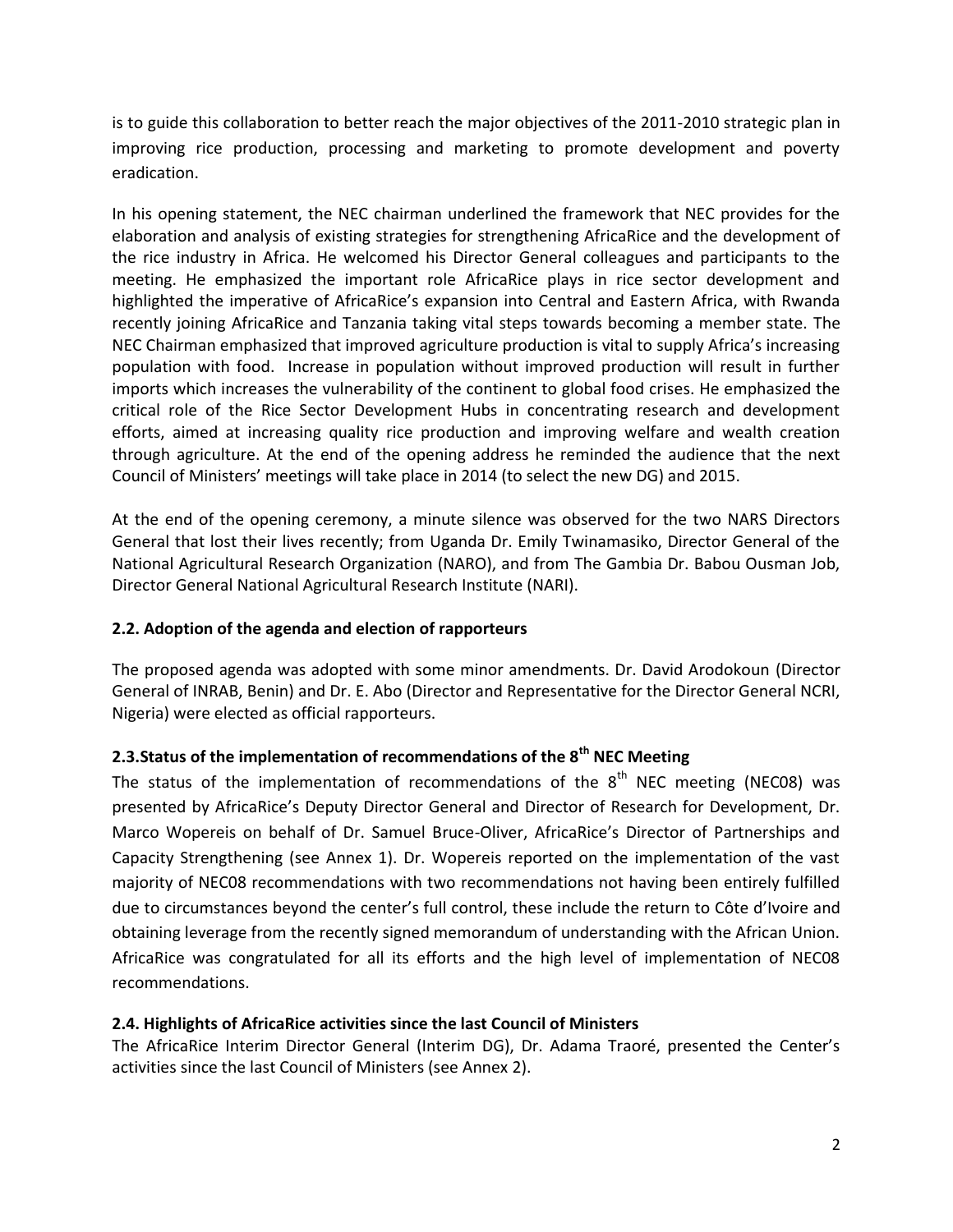Among others, the Interim DG gave an update on countries' consideration to join AfricaRice as member states. AfricaRice has received an official letter from the Ministry of Agriculture of Tanzania expressing Tanzania's interest in becoming a member of AfricaRice. Ethiopia and Burundi are also interested in becoming member states. Concerning Ethiopia's membership this process has accelerated recently, the process is currently with the Ethiopian Ministry of Finance for final approval.

The Interim DG also elaborated on the Center Development Plan that complements the Center's Strategic Plan for 2011-2020 which was approved by the Board in its meeting in March 2014.

# **Summary of discussions**

AfricaRice was congratulated for the activities undertaken and for the developments with regard to its efforts at admitting new AfricaRice member states.

The discussion also highlighted the need for AfricaRice to gain greater leverage from the signed Memorandum of Understanding with the African Union.

There should be considerable advocacy efforts in 2014 and 2015 as AfricaRice is a pan-African institution and should be recognized by the African Union as such. It was agreed that NEC members and AfricaRice will work together to engage the African Union in fast tracking this process.

The conditions for the return of AfricaRice's headquarters to Côte d'Ivoire were elaborated on by the Interim DG in which he noted that there has been considerable development but all conditions remain unfulfilled. Specifically the new building to be provided by Côte d'Ivoire has been taken over by squatters and the government is trying to sort out this issue.

Pursuant to NEC08 recommendation 8 with regards to initiatives in Central Africa discussion revolved around the essential need to setup an AfricaRice Regional Station in Central Africa. AfricaRice has already developed the criteria for selection of a site and this list has been shared with all concerned member countries. NEC members from Central Africa agreed that this is an area of priority and that they will in turn relay this to the relevant authorities to push the process forward.

# **2.5. AfricaRice Research and Development Update for 2013-2014**

AfricaRice's Deputy Director General and Director of Research for Development, Dr. Marco Wopereis, gave a presentation on the research and development activities conducted by AfricaRice and its partners in 2013 and 2014 (until June), using the format for reporting on CGIAR Research Programs (CRPs). The center development and major events were highlighted, as well as progress with regards to the implementation mechanisms of AfricaRice's Strategic Plan. Also highlighted were the major research results, progress with update of research products, impact studies, development oriented activities of research, as well as the knowledge management and capacity strengthening activities of the center (See Annex 3).

# **Summary of discussions**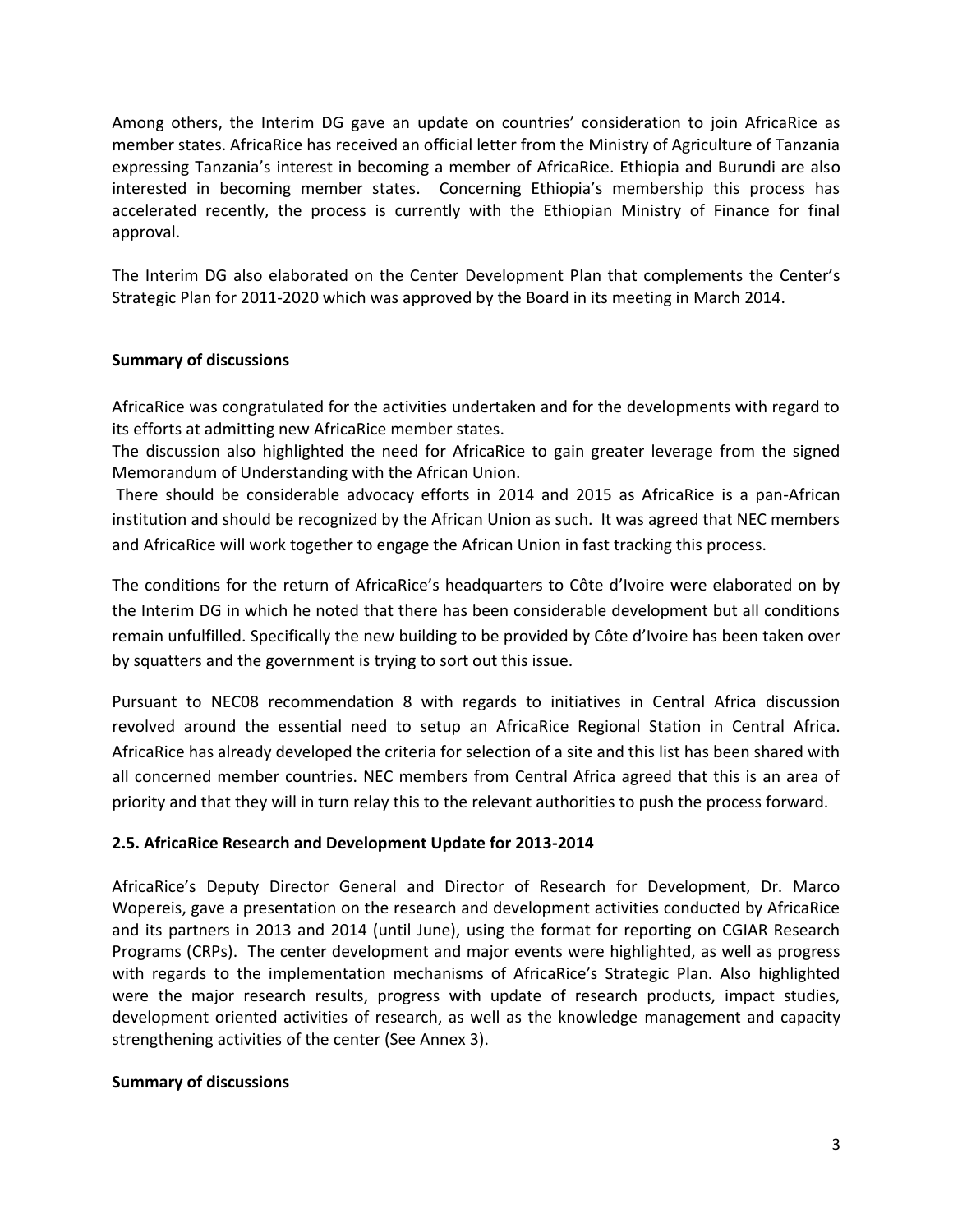AfricaRice was commended by NEC members for all its research for development efforts achieved through solid partnerships with NARS.

Discussions then centered on scholarships to member states and the balance of awarding scholarships. AfricaRice was commended for the transparent manner in which these scholarships were awarded. The discussion though centered on how certain member states with limited capacities should be given further priority.

The Deputy Director General and Director of Research, Dr. Wopereis noted that this is an issue that concerns AfricaRice greatly. However scholarships are awarded based on projects and often countries not supported by donors are left out despite all efforts of AfricaRice in trying to obtain funds for these countries. Dr. Wopereis mentioned that it is vital that the center has unrestricted funds (not through projects) to compensate for any gaps. NEC members agreed that they should prioritize assessing and evaluating capacities of NARS in order to identify the areas of reinforcement. It was suggest that each DG should conduct a needs assessment and this should be sent to AfricaRice.

# **2.6 Africa-wide Rice Task Forces – Breeding, Agronomy, Mechanization**

The Breeding, Agronomy and Mechanization Task Forces presented an overview of their activities (Annex 4).

### **Summary of discussions**

The discussion focused on the seed issue where NEC members expressed the need for a more strategic effort. AfricaRice is in the process of hiring a seed systems specialist with private sector experience and as member of CARD is fully aware of ongoing seed development initiatives in Africa.

Mechanization efforts were commended and the importance of out-scaling mechanization efforts through the Hubs was stressed. AfricaRice was asked to work with NARS to showcase new machinery to solicit interest from the private sector and to create youth employment.

AfricaRice was asked to work more on bird damage because as the NEC chair put it: 'school children are now often used as live scare crows'. The need to work on new varieties earmarked for new products, such as beverages was stressed.

NEC members expressed the need to become involved in all Task Forces. . The AfricaRice DDG replied that AfricaRice would like all member states to participate in all Task Forces. This is difficult because activities are funded through restricted projects, with donors often expressing preference for certain countries. He indicated the need for unrestricted funds in particular from member state contributions, to fill any gaps. He highlighted that despite these difficulties, Task Force activities in countries continue to increase.

# **2.8 Africa-wide Rice Task Forces – Policy, Gender, Processing & Value Addition**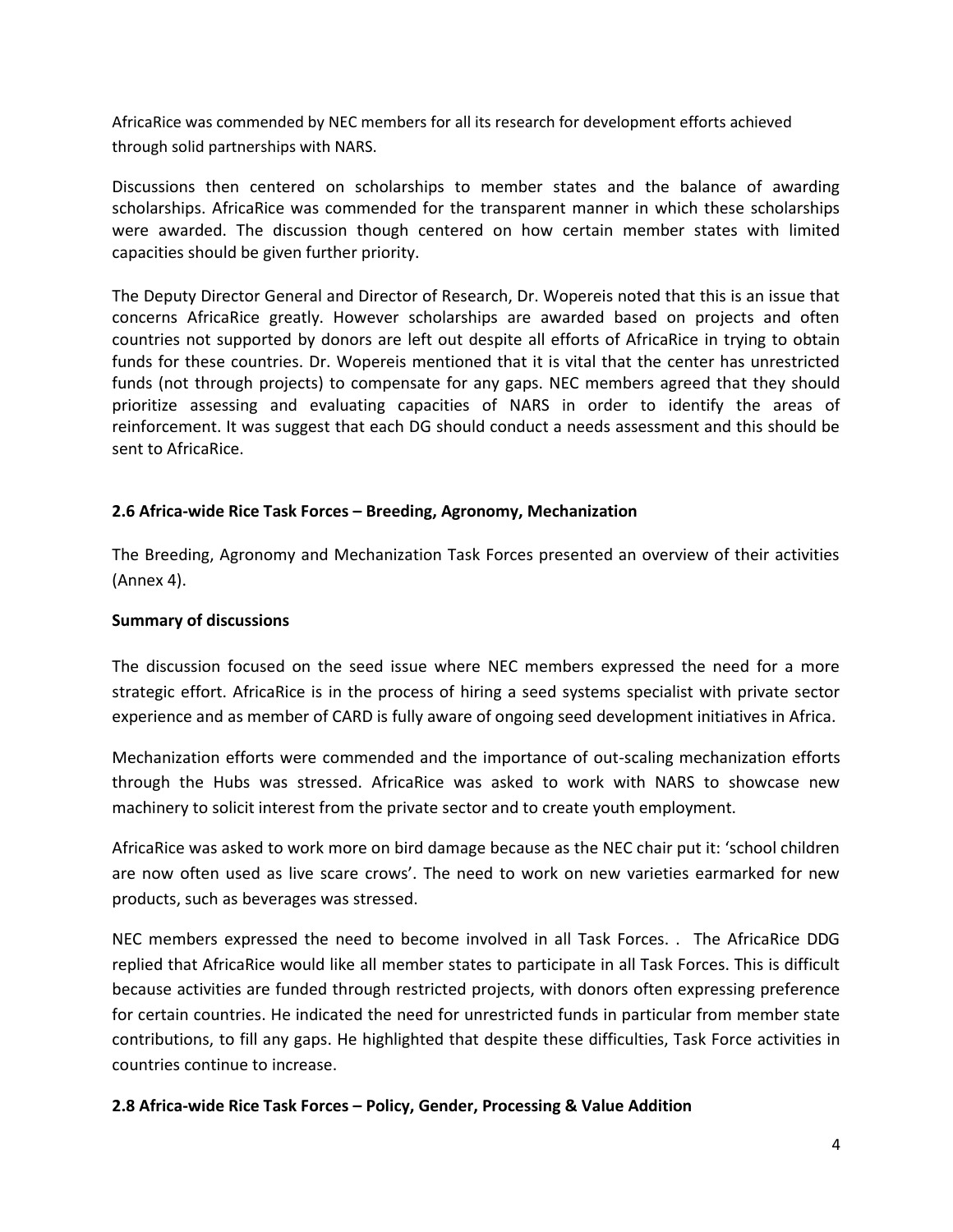The Policy, Gender and Processing and Value Addition Task Forces presented an overview of their activities (Annex 4).

#### **Summary of discussions**

The work of the Task Forces was commended. NEC members emphasized the need to have a strategy for mechanization as it is fundamental to spur agricultural growth. Also there was a consensus in the discussion to focus more on agribusiness through a rice value chain approach and the interest in Processing and Value Addition activities that contribute to wealth creation. This would require establishing business incubators in the Hubs. Questions were raised to the gender task force with regards to whether the Task Force works with the household (family) as a unit. The Task Force coordinator replied that data are gathered at the household level, whilst determining gender sensitive roles within the household. Questions were asked about the need for AfricaRice to conduct more research on nutrition security.

# **2.9 Field Visit**

The second day of NEC09 was a field visit to Ross Bethio to see the largest private rice farm in Senegal, SENHUILE, to visit a Women farmers marketing association and then to Ndiaye to visit the AfricaRice Sahel Station for a guided tour of field trials, laboratories, and screen houses.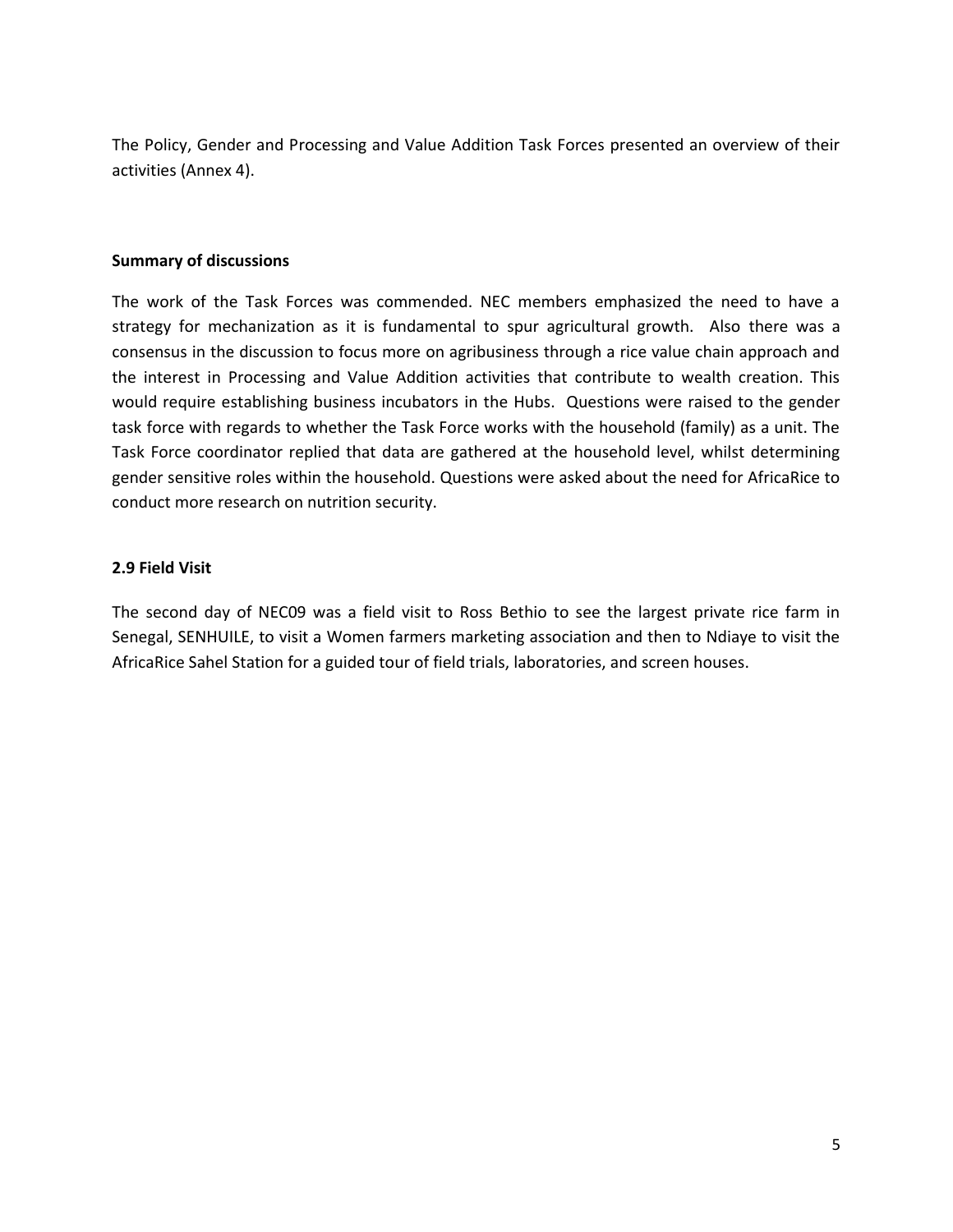#### **Summary of discussions**

The discussion revolved around the visit where NEC members and participants expressed their very positive impression of the Sahel station and its facilities. They commended the visit to the Women's Association and stressed that AfricaRice should make greater visibility of such support. Some NEC members expressed reservations with respect to the visit to SENHUILE, others thought it important that AfricaRice also works with large rice producing entities. The NEC members had expected a visit to Rice Sector Development Hubs in Senegal and ISRA facilities and said that such visits should be a vital part of any NEC meeting: a visit to the NARS of the host country and at least one Rice Sector Development Hub. The Director General of ISRA recommended that the next NEC meeting be jointly coordinated with greater involvement of NARS in the preparation. The Interim DG of AfricaRice agreed, noting a problem of mis-communication between AfricaRice and ISRA for NEC09. He emphasized that AfricaRice prides itself as the CG center with the closest relations to NARS since it is governed by the member states' Council of Ministers and that AfricaRice pays special attention of direct involvement with NARS.

#### **2.10 Overview of AfricaRice M&E and Impact Assessment Framework**

AfricaRice Program Leader for the Policy, Innovation Systems and Impact Assessment program, Dr. Aliou Diagne, gave a presentation on the M&E and Impact Assessment framework used by AfricaRice for AfricaRice's strategy *Boosting Africa's Rice Sector: A research for development strategy 2011-2020*. (Annex 5).

#### **Summary of discussions**

NEC members stressed that setting viable targets with appropriate indicators is fundamental. The Mlax software presented seeks to automate survey processes and do away with cumbersome paper-based procedures. AfricaRice was commended by the NEC for this development, seen as an essential step to enhance M&E and impact assessment efforts. NEC members mentioned the importance of facilitating use of the tool by field workers and limiting the number of questions in a survey to avoid spending hours with one particular farmer. . It was highlighted that it is not easy to move to an automated system and that quality control of the information gathered remains essential.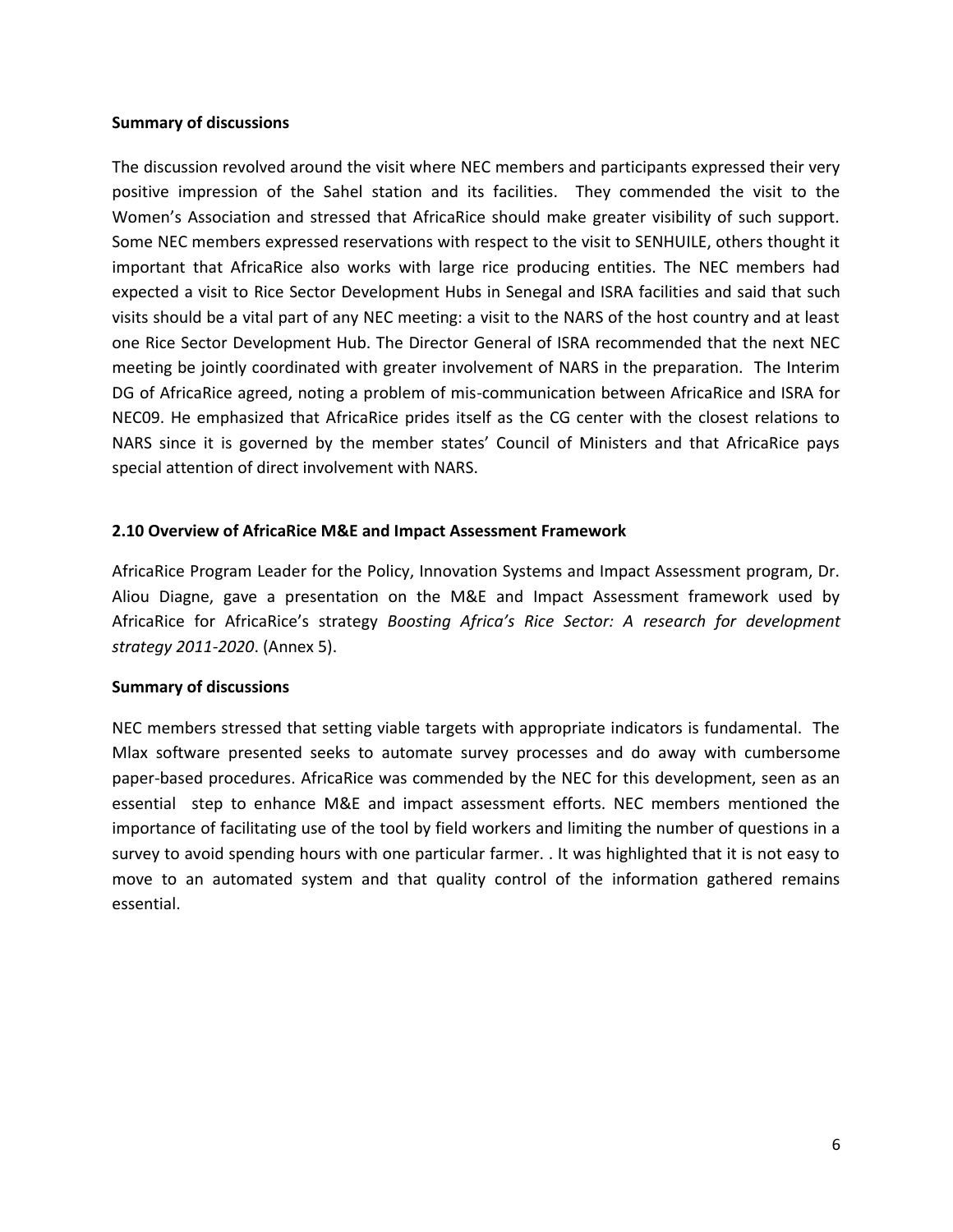# **2.11 Status of Implementation of Rice Hubs in countries (Schedule, activities, governance)**

AfricaRice's Program Leader for Rice Sector Development presented the status of implementation of Rice Hubs which includes identifying Hubs, agreement on the governance structure of Hubs, and the development of a common vision and workplan for each Hub (Annex 6).

#### **Summary of discussions**

The Rice Sector Development Hub approach de-mystifies the concept that agricultural development is simply for food security, in fact the approach promotes agri-business to develop wealth creation and improve incomes. The challenge of the Rice Sector Development Hubs is sustainability. NEC members agreed that AfricaRice's Task Forces conduct thematic research, whilst activities in Rice Sector Development Hubs combine Task Force products and local innovations towards tangible outcomes and impact along the rice value chain. Task Forces are technology suppliers and service providers for consideration by value chain actors in the Hub. NARS are not best placed to coordinate Hub efforts and must find an exit strategy for that role.

Multi Stakeholder Platforms (MSPs) were seen as essential engines for driving activities in the Hubs towards impact, invoving essential stakeholders. The researchers' role in the Hubs is one of facilitation.

The Hub approach deals with horizontal and vertical linkages along the value chain from farmers to seed producers, retailers, processors etc. The Rice Sector Development Hub approach of AfricaRice was commended. But it was also stressed that the value chain approach has to be better understood by stakeholders and the process should be elaborated so that all elements of the value chain can be considered. The elaboration of a common vision and workplan for each Hub in 2014 is an essential step forward in that respect.

Difficulties with timely reporting (both technical and financial) by NARS partners were discussed at length and a recommendation was formulated to address this important issue.

# **2.12 DG Recruitment Process**

The AfricaRice Interim DG gave a comprehensive brief on the DG Recruitment Process (Annex 7). The selection of the next DG of AfricaRice is ultimately the responsibility of the Council of Ministers. A Steering Committee (SC) was selected to support the selection. The SC is responsible for all logistics and planning involved in DG recruitment including advertising the post, assessing the candidate applications, and recommending a shortlist of candidates for Board interview, and supporting the Board Chair with the interview process. The deadline of applications was extended to May 31, 2014. Kincannon and Reed (K&R) is assisting with the search and has facilitated selection of candidates for the shortlist. The Board has now approved the shortlist. Three candidates will be interviewed at AfricaRice early September. An extraordinary COM Meeting will be held in Uganda to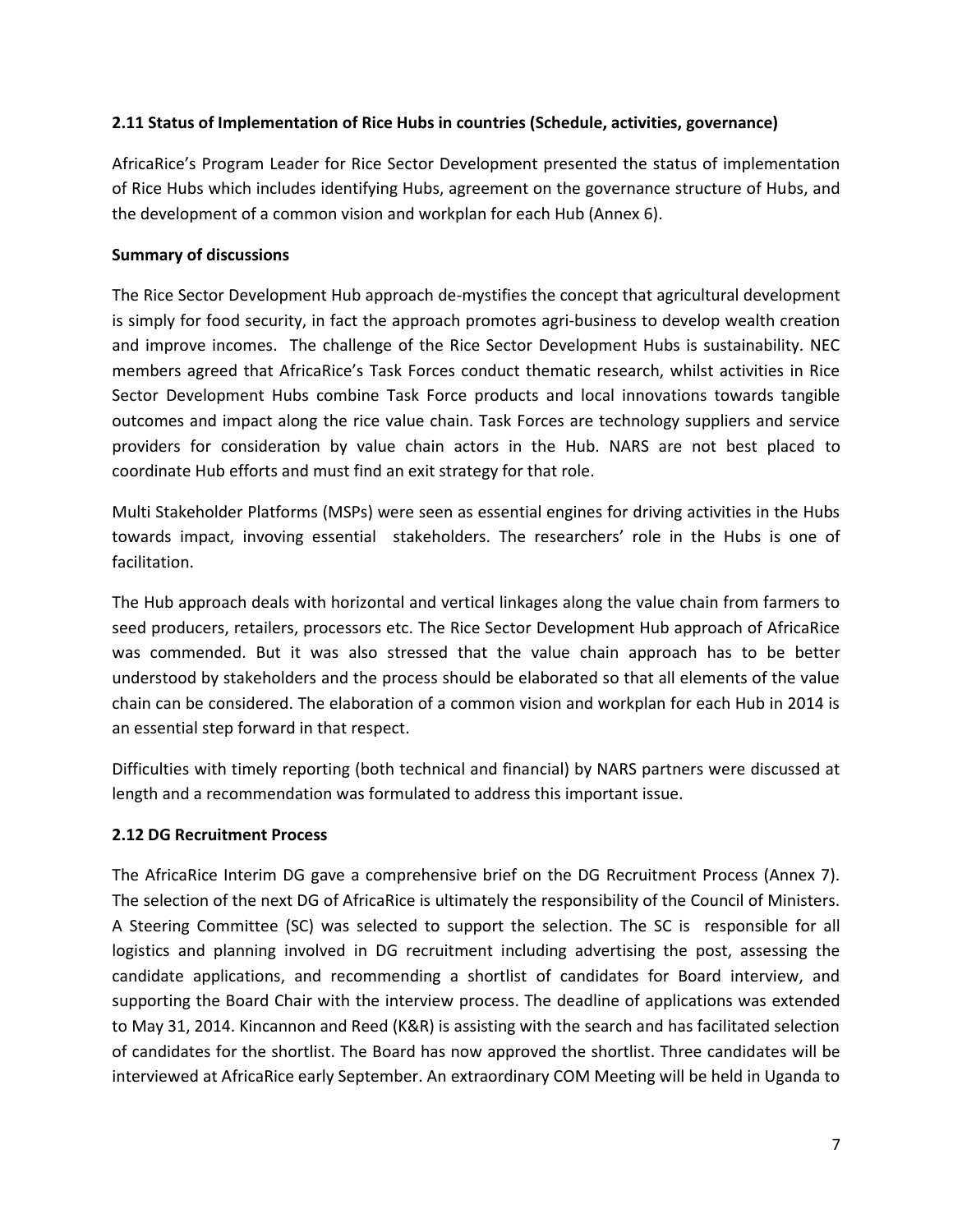select the new DG, ideally in October 2014 with the candidate assuming the post starting January 1, 2015.

# **Summary of discussions**

The NEC members thanked the Interim DG for the comprehensive presentation, noting the process. The Interim DG was thanked for all his efforts and for spearheading the center in this crucial transition phase. They expressed their full support to the new DG of AfricaRice. The transparency of the process was commended. Several NEC members emphasized that proficiency in French is as crucial as being proficient in English. They stressed that the candidate will be dealing with Francophone countries and a lack of proficiency in French would be a major handicap and a recommendation was formulated accordingly..

# **2.13 Return of AfricaRice to Côte d'Ivoire**

The regional representative of Côte d'Ivoire, Dr. Amadou Beye, gave an update on developments with regards to the AfricaRice's return to Côte d'Ivoire (Annex 8). The presentation covered the latest developments since the last Council of Ministers. Dr. Beye presented an update on the main issues of concern with regards to the move which includes the security in the country, the settlement of contributions' arrears, the review of the headquarters agreement, contribution to relocation cost and the allocation of headquarters in Abidjan.

# **Summary of discussions**

It was relayed to the NEC members that the move will be done in distinct phases. The government of Côte d'Ivoire has pledged USD 2.4 million for the return of AfricaRice staff. Despite the promising developments there are still some issues with regard to taking possession of the AfricaRice Headquarter building these include (i) the existence of a wall that has been built during the last few months in the compound of the main building allocated to AfricaRice which poses a security threat; (ii) the incertitude with respect to the duration of which the building is allocated to AfricaRice along with the additional construction that has to be done; and (iii) the construction company is occupying the building since 2-3 months, blocking access for AfricaRice.

# **Summary of discussions**

NEC members emphasized the importance of AfricaRice's return to Côte d'Ivoire and work with the authorities in Côte d'Ivoire to remove any remaining obstacles delaying the return. The Côte d'Ivoire NEC Representative Dr. Yte Wongbe, Director General of the Centre National de Recherche Agronomique (CNRA) stressed the importance of AfricaRice to take immediate possession of the building once the construction company has left. He re-emphasized the full support of the government of Côte d'Ivoire to facilitate AfricaRice's return.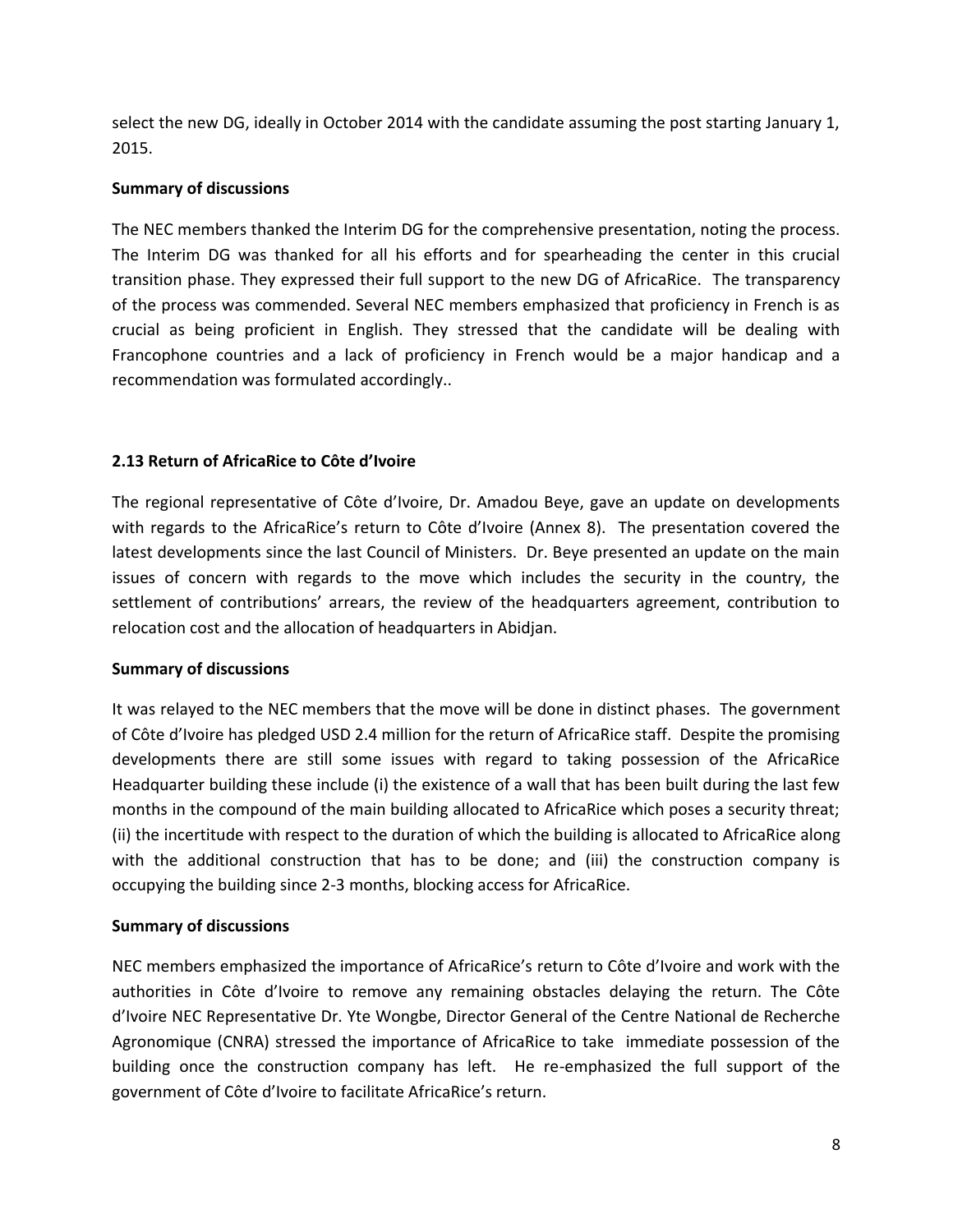#### **2.14 Consultants' Report on Revision of Member Country Contributions**

Consultant Mr. Anthony Youdeowei presented a *Proposal for Revision of Member States Contributions to AfricaRice* where he updated the status of contribution of AfricaRice Member States (Annex 9). The proposal highlights the status of contributions by member countries to AfricaRice and outlines a new formula to determine annual Member States contributions to AfricaRice.

As of May 2014 unpaid outstanding contributions from AfricaRice Member States amount to USD 4,068,064 with only 3 Member States, namely Nigeria, Mali and Uganda recording no arrears in payments for their contributions.

#### **Summary of discussions**

There was quite a long discussion by NEC members on the situation and the way forward for Member Country contributions. It was suggested by some NEC members that many nations experienced years of conflict that did not permit them to maintain their contributions and that this has resulted in years of arrears. There was a constructive debate on the settlement of arrears but all emphasized in the end that these arrears were a result of obligations that the respective countries signed up to, and thus there was a general consensus that efforts have to be made with regards to the outstanding arrears.

It was also noted that AfricaRice without Member States' contributions has no unrestricted funding with funding of the center entirely dependent on project funding and funding earmarked to CGIAR Research Programs. It was clear that unrestricted funding is essential to cover gaps in funding for research for development activities in Member States specifically when it comes to capacity building and Task Force and Rice Sector Development Hub activities.

The NEC members commended the consultant for his efforts but there was consensus that more work is needed to derive a credible formula for annual contributions by member states, with input from AfricaRice's Policy program. .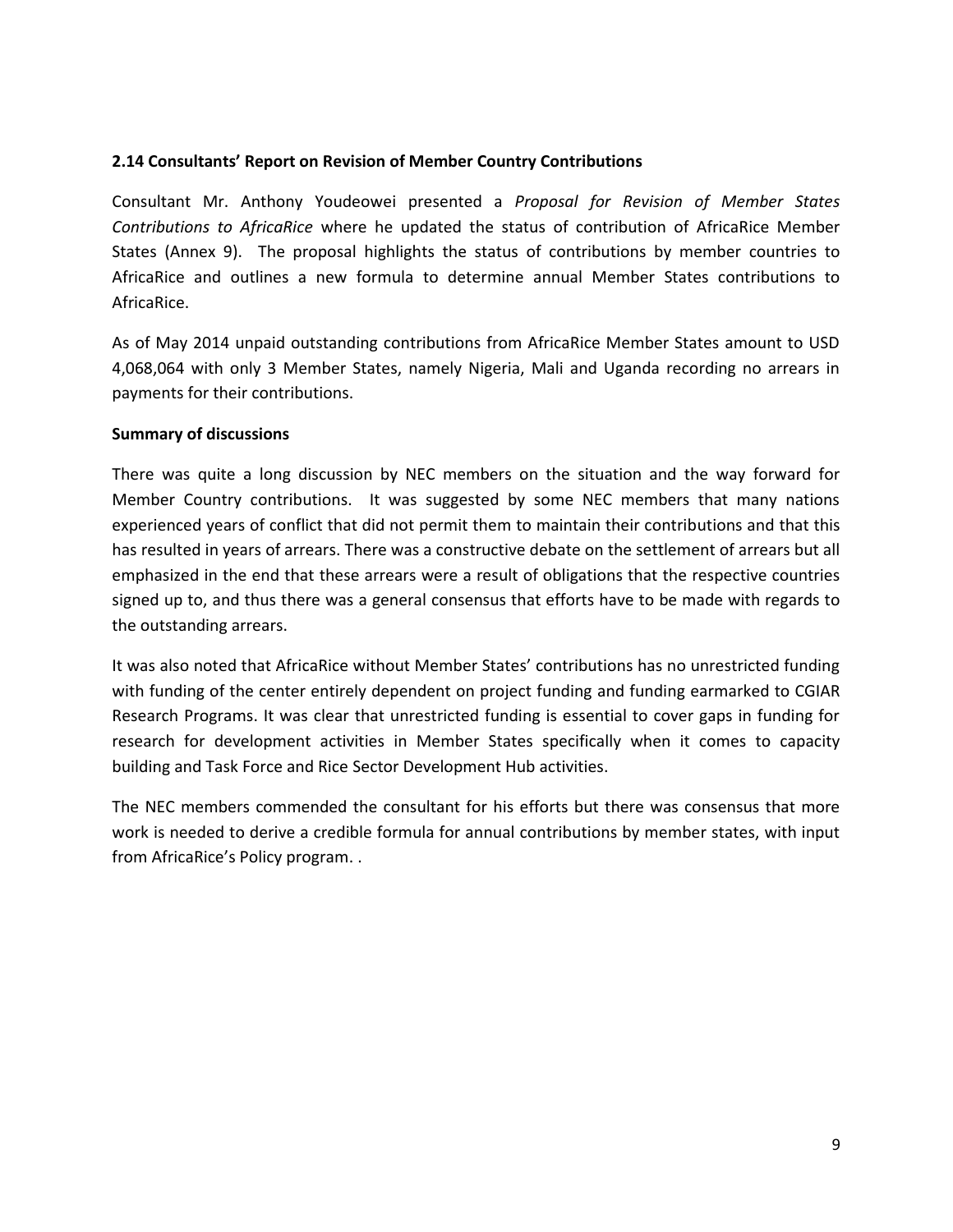### **3. Recommendations**

### **Recommendation 1: Continue strengthening capacity building efforts**

Capacity building across the rice value chain and training of rice research and extension staff remains a main priority for AfricaRice's member countries. The opening of a regional training center in St. Louis is a major step forward. The NEC also congratulates AfricaRice with the increased number of scholarships offered and group training events organized over the reporting period. The NEC noted that awarding scholarships is related to project funding and that this may pose restrictions with respect to the nationality of scholars that may apply. NEC recommends that AfricaRice:

- Up-dates information on rice research capacity in AfricaRice's member states in collaboration with the NARS
- Investigates ways to mobilize unrestricted funding to build capacity in countries who do not profit sufficiently from project funding
- Pro-actively sources funding for capacity strengthening efforts in Central Africa

# **Recommendation 2: Strive for full participation of all member countries in AfricaRice's Task Forces**

The NEC noted with satisfaction the quality work ongoing in AfricaRice's Taskforces as reported during the meeting. Taskforce activities are often determined by projects. A major issue is how to perform activities in countries that do not have project support. The NEC recommends that AfricaRice:

- Investigates ways to mobilize unrestricted funding to ensure full participation of all member countries in all of AfricaRice's Task Forces

# **Recommendation 3: Greater visibility and more rapid out-scaling of agricultural machinery development efforts**

The NEC noted with satisfaction the work being done on agricultural machinery in the various Hubs through the newly established Mechanization Task Force. The NEC recommends that AfricaRice:

- Find ways to ensure all of AfricaRice member states gain access to successfully tested agricultural machinery
- Reflects on ways to out-scale agricultural machinery beyond the Hubs and providing opportunities for youth employment

# **Recommendation 4: Greater emphasis on nutrition security**

The NEC noted that AfricaRice's research does not sufficiently highlight work done on nutrition security despite the work done in the Rice Processing and Value Addition Task Force. The NEC recommends that AfricaRice:

Develops new innovative projects around rice fortification, use of glaberrima's for low digestibility rice and diversification of rice-based systems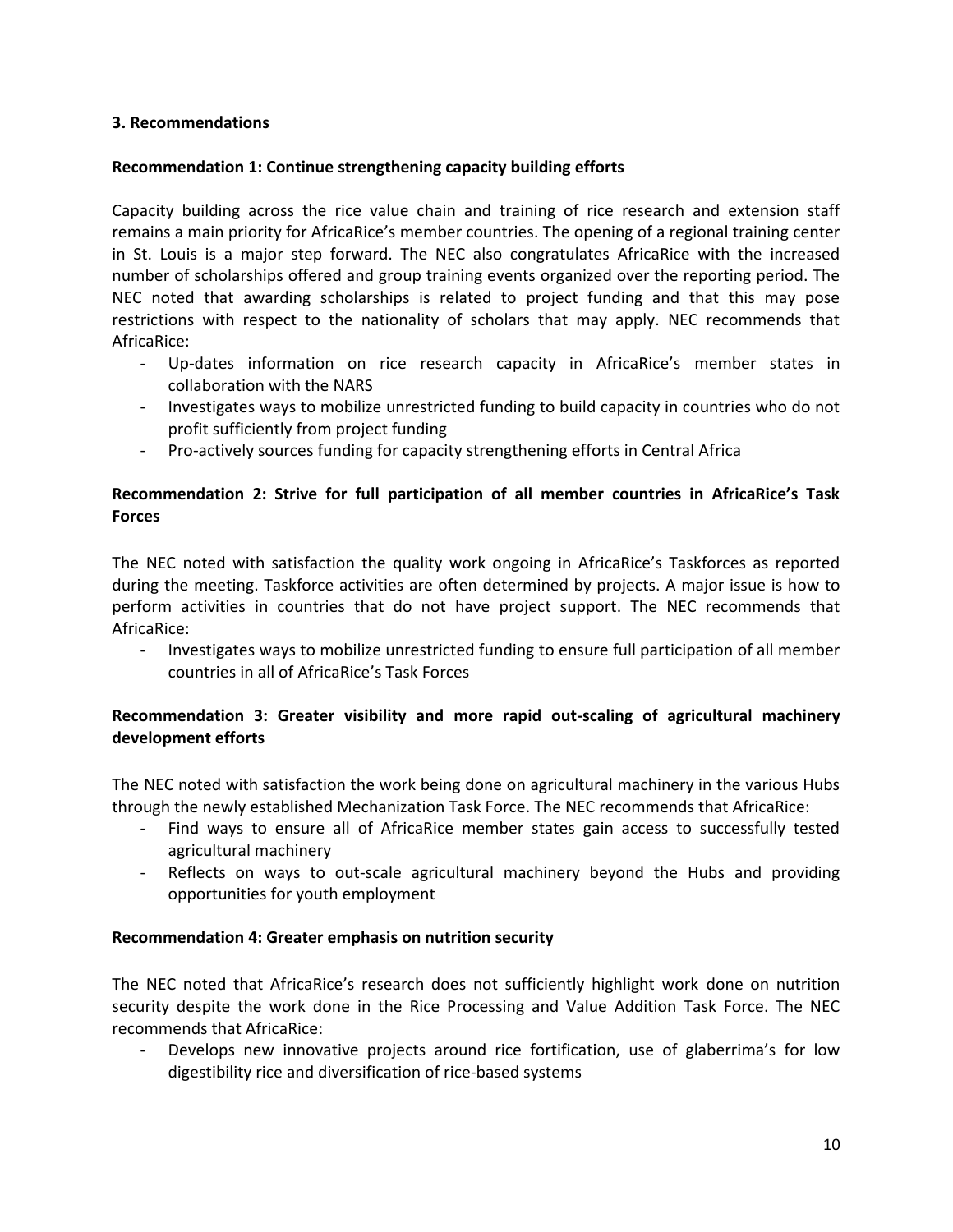# **Recommendation 5: Accelerate establishment of an AfricaRice Regional Station in Central Africa**

During the Council of Ministers (COM) Meeting in Chad in December 2013, it was agreed that the Ministers of Chad and the Republic of Congo (Brazzaville) would highlight the essential nature of a future AfricaRice presence in the Central Africa Region within the Economic Community of Central African States (ECCAS). The NEC noted that AfricaRice has developed a list of criteria to guide selection of the country to host the Regional Station but that the matter has not yet been brought to the attention of ECCAS. The NEC recommends that AfricaRice:

- Contacts the Ministers of Chad and Republic of Congo (Brazzaville) to remind them about the importance of the ECCAS meeting and that this meeting is scheduled for the second half of 2014
- Ensures participation of the Director General in the ECCAS meeting

# **Recommendation 6: Strengthen efforts to establish viable and sustainable rice seed production systems**

The NEC notes the success of various seed initiatives to provide quality seed to rice farmers but also the problems occurring with counterfeit seed in some member countries. NEC recommends that AfricaRice:

- Assists the member states to ensure greatly improved access to quality rice seed to all rice farmers through quantification of seed needs and development of seed road maps working with both the formal and informal rice seed sector (community-based seed systems)

# **Recommendation 7: Further operationalization of the Rice Sector Development Hubs**

The NEC congratulated AfricaRice with the 'reverse research approach' that is being pursued in the Rice Sector Development Hubs, taking the market as a starting point and working within a rice value chain context. Clear out-scaling strategies need to be identified for successful technologies in the Hubs, working with development partners from both the public and private sector. NEC recommends that:

- Rice Sector Development are established in all member countries; a special effort be made for Gabon with support from AfricaRice where no rice sector development hub has been established so far
- NARS take ownership of activities in the Hubs and consider Task Forces as service providers to value chain actors in and around the Hubs
- NARS facilitate identifying a common vision (business idea) for each Hub with rice value chain stakeholders and a 5-year road map to achieve the vision and consider establishing business incubators in each Hub
- NARS identify a suitable development partners or value chain actor (champion) to eventually take over the responsibility of coordination of Hub activities
- AfricaRice continues providing backstopping to rice R&D efforts and knowledge management

# **Recommendation 8: Field days during NEC meetings to showcase NARS achievements**

NEC appreciated the field visit held on the second day of the NEC meeting. NEC noted the great work done by AfricaRice in supporting a women's organization producing quality rice for the Dakar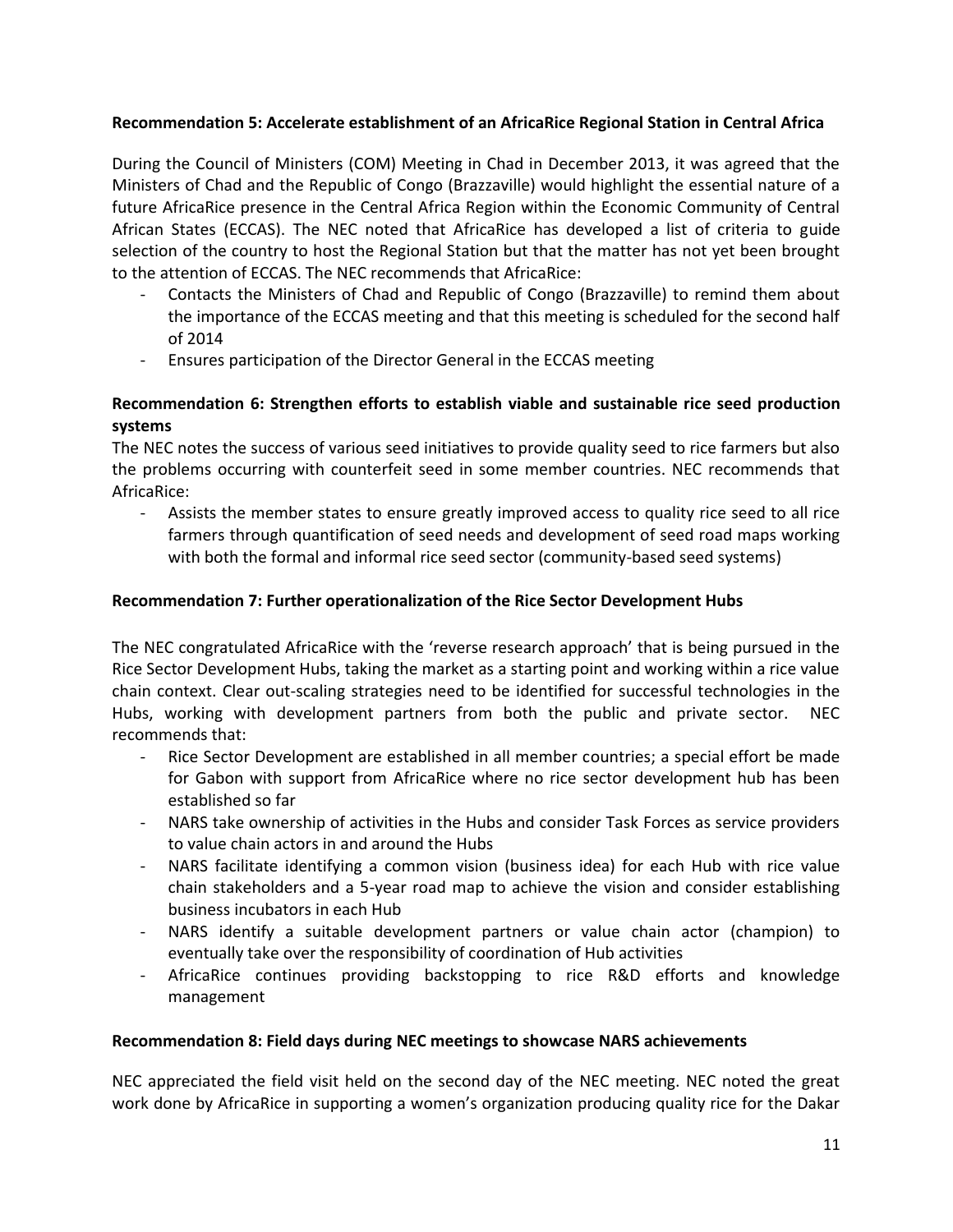market. The visit to a large-scale rice producer highlighted opportunities and constraints met by such producers. The NEC noted that rice technologies can be taken up by both smallholder farmers and large-scale private producers and that most of the work done so far is aimed at smallholder agriculture. The NEC believes that it is good practice to highlight partnerships between AfricaRice and the NARS during field days. The NEC recommends that:

- Field days in future NEC meetings will showcase NARS achievements in the country and are coordinated by the NARS concerned
- AfricaRice and NARS reflect on how to create an enabling environment to facilitate publicprivate sector collaboration to boost Africa's rice sector

# **Recommendation 9: Recruitment of new AfricaRice DG**

The NEC noted with satisfaction progress made with the recruitment of the new DG of AfricaRice. The NEC asks the AfricaRice interim DG to convey the following recommendation to the DG selection committee:

The candidates present their seminar in whatever language they prefer, but they will be required to answer questions in both French and English

# **Recommendation 10: Technical and financial reporting by NARS**

The NEC was informed about the difficulties observed by AfricaRice in receiving financial and technical reports from the NARS. The AfricaRice DG urged the NARS DGs to ensure outstanding reports are sent to AfricaRice as soon as possible. Meanwhile, exceptionally, 50% of funds earmarked for 2014 will be released by mid-July to ensure field work can be done as planned. The NEC recommends that:

- AfricaRice verifies on a monthly basis progress made by NARS in terms of financial and technical reporting and communicates any delays observed to the project coordinators concerned, with a copy to the DG of the NARS concerned
- AfricaRice reports back in the next NEC meeting associated with the next COM on this issue

# **Recommendation 11: AfricaRice continues the process of moving its Headquarters back to Abidjan, Cote d'Ivoire**

Since the COM meeting in Chad, AfricaRice is planning to move its Headquarters (HQ) back to Cote d'Ivoire, whilst maintaining a strong presence in Benin. The return of AfricaRice's Headquarters will be done in distinct phases. The expected starting date for that phased return was June 2014 as agreed upon during the COM meeting.

The Cote d'Ivoire government has pledged to contribute US\$2.4 million to the return of AfricaRice staff to Cote d'Ivoire. To really start R&D activities in Cote d'Ivoire and making full use of the Mbe facilities additional funding will need to be raised.

AfricaRice is still facing a certain number of difficulties with respect to taking possession of the building:

- 1. The existence of a wall that has been built during the last few months in the compound of the main building allocated to AfricaRice which poses a security threat
- 2. The incertitude with respect to the duration for which the building is allocated to AfricaRice and if additional construction can be done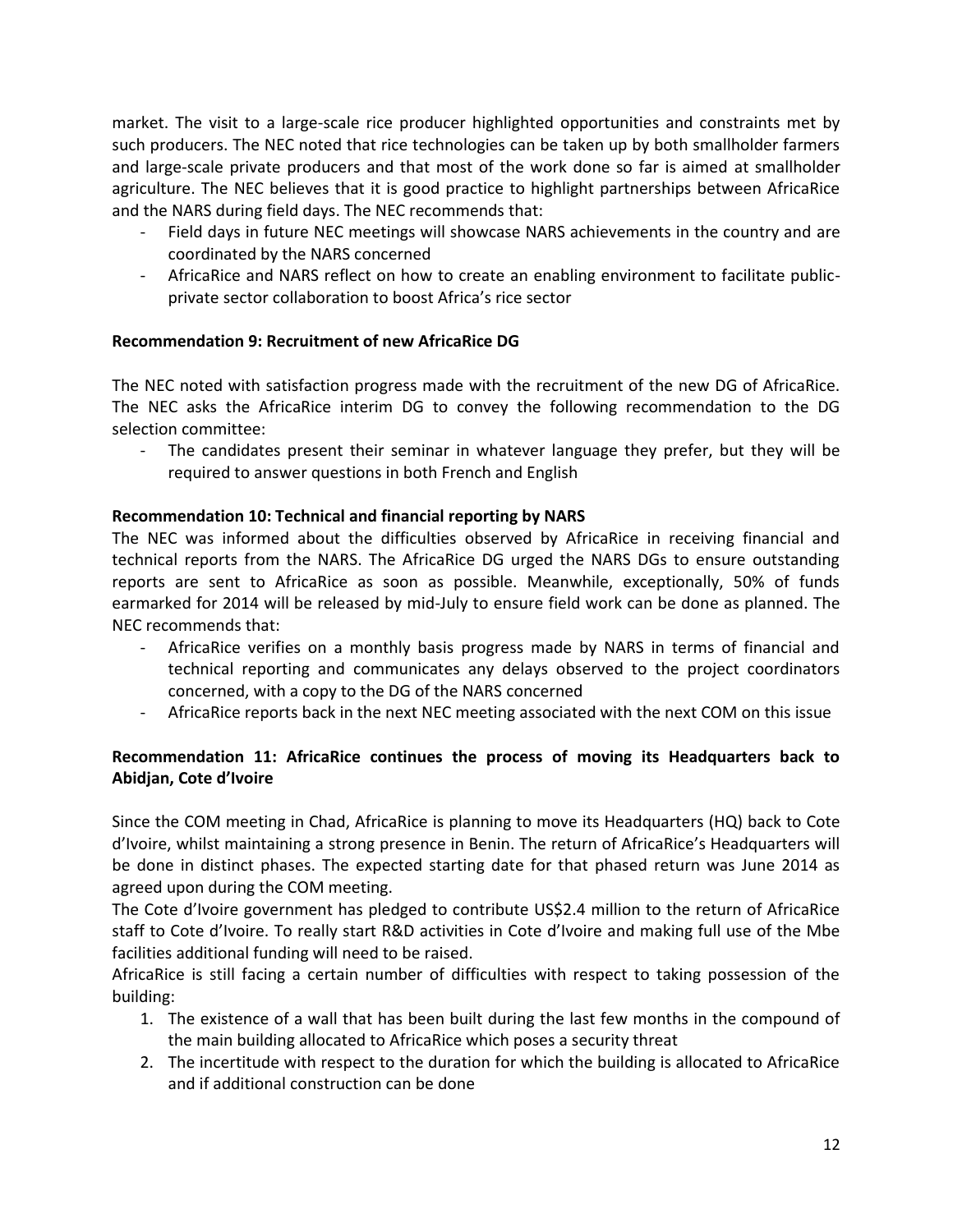3. The construction company is occupying the building since 2-3 months, blocking access for AfricaRice

The NEC noted these problems but is of the opinion that some AfricaRice staff (the team already present in Abidjan) must take immediate possession of the building once the company has left the building. The NEC noted the progress made and appreciates the efforts made by both the Government of Cote d'Ivoire and Benin to facilitate this process. The NEC recommends that:

- Cote d'Ivoire DG continues to play a catalyzing role between AfricaRice and the Cote d'Ivoire government to facilitate the return and keeps NEC colleagues informed
- AfricaRice takes immediate possession of the building in Abidjan once the building has been vacated
- AfricaRice sets a new time line for the start of the phased return of the HQ to Abidjan
- AfricaRice works with the Cote d'Ivoire authorities to get written assurance that AfricaRice can use the property in Abidjan and the facilities in Bouake as long as AfricaRice needs them

# **Recommendation 12: Increase in membership contributions**

Membership contributions have not changed since the inception of the Center and almost all member states have arrears in payment. Meanwhile, the Center does no longer receive any unrestricted funding – with the Center's income almost entirely depending on project funding or funding earmarked to CGIAR Research Programs, such as the Global Rice Science Partnership (GRiSP). The COM has approved a resolution to revise the membership contributions. The NEC noted the tremendous support by Nigeria, contributing most on an annual basis and having a zero balance.

The NEC was of the opinion that the proposal by the consultant needs to be revisited because the augmentation proposed is too drastic and does not take into account differences in importance of rice in the various countries. The NEC recommends that:

- Efforts are made to recuperate outstanding membership contributions as soon as possible

- NARS DGs reflect why payments are not made on time and double efforts to recuperate arrears, 'marketing' rice success stories with AfricaRice involvement, and identifying innovative ways for payment, e.g. through a levy on rice importation
- AfricaRice assists countries in documenting the reasons why payment of AfricaRice membership fees is essential to their country (to be annexed to the 'demand note')
- AfricaRice pursues reflections and develops a methodology that ensures a realistic and equitable increase in membership fees – and that this is presented during the next NEC and COM of AfricaRice

# **Motion**

The NEC congratulated the interim DG of AfricaRice for his leadership and for maintaining the performance of AfricaRice over the reporting period with support from the entire AfricaRice team.